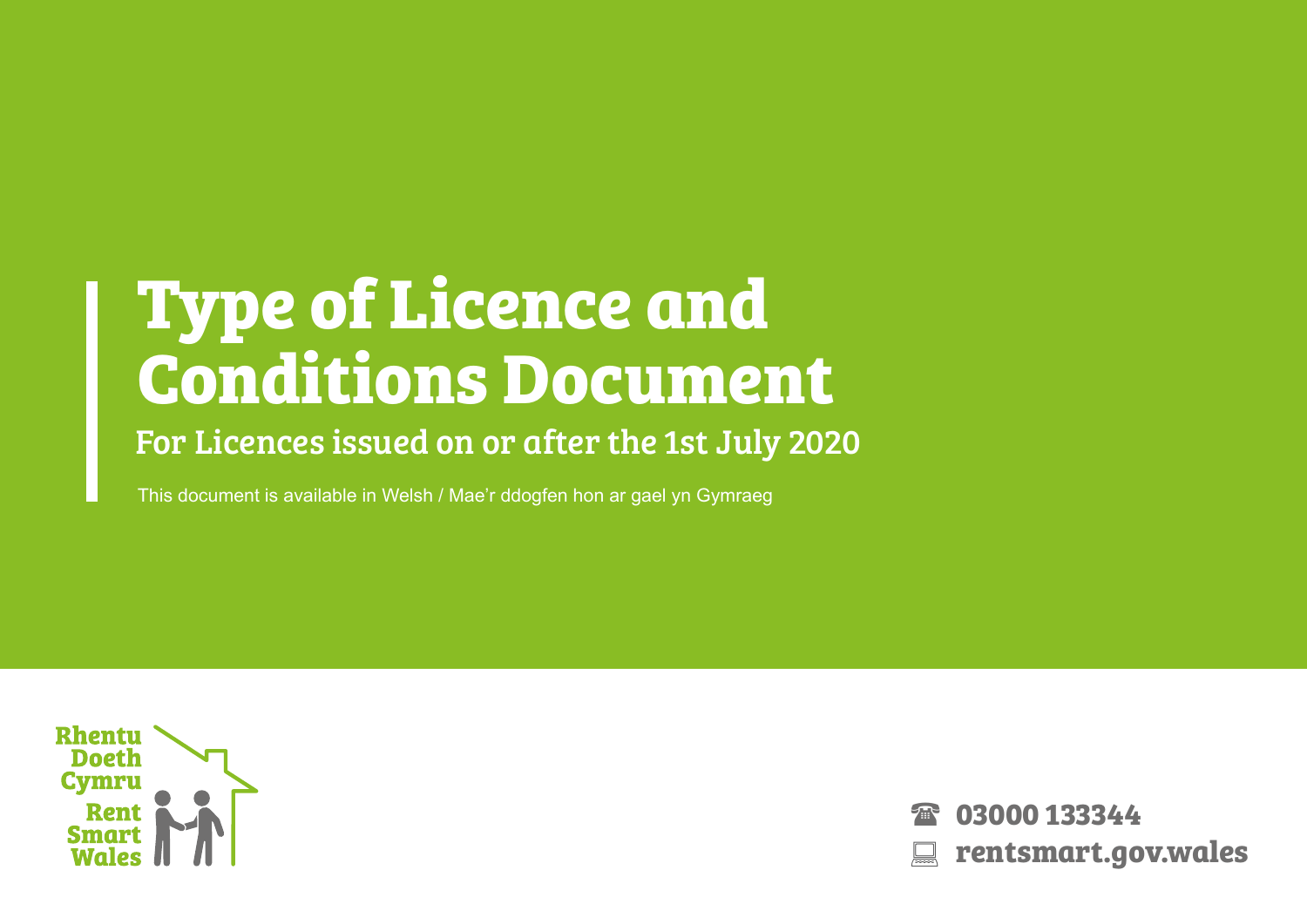#### **Explanatory notes:**

Licence conditions are added to all licences as specified under section 22 of the Housing (Wales) Act 2014. The standard licence conditions specified below have been listed based on the type of licence they will be applied too. All licence conditions can be subject to change at any time and bespoke licence conditions are often added to licences specific to the applicant's circumstances.

Failure to adhere to licence conditions can put a licence at risk and can result in a licence being revoked. Revocation of licence means that the licensee must not carry out lettings work or property management work at any rental property, within Wales, which is subject to, marketed or let under a domestic tenancy. Completing letting and management activities in Wales without a valid licence is an offence and where an offence is established, there are penalties including fixed penalty notices, unlimited fines, rent stopping orders, rent repayment orders and being unable to serve a valid possession order.

**Please note:** If your licence was issued prior to the 1st July 2020, different conditions will apply and you will need to ensure that you comply with the licence conditions your licence was issued with.

### **Licence conditions typically added to Landlord Licences**

- **1.** Licensees are only able to carry out management of any property for which they are a landlord. This licence does not permit licensees to let or manage properties (doing any tasks as defined in the Housing (Wales) Act 2014) where they are not the landlord. If a licensee wishes to do this they must make an application to Rent Smart Wales for an agent licence.
- **2.** The licensee must keep their licence details up to date either within their Rent Smart Wales account at [www.rentsmart.gov.](http://www.rentsmart.gov)wales or by notifying Rent Smart Wales by telephone on 03000 133344 or by post at Rent Smart Wales, PO Box 1106, Cardiff, CF11 1UA. These details must be updated within **28 days** of the change.

This includes name, correspondence address, telephone number, email address, the acquisition/disposal of rental properties, any change to letting and/or management arrangements, removing the name of connected persons if they are no longer employed by the licensee, informing Rent Smart Wales of any change of Company Directors or Trustees, and if the licensee is an agent, keep their property list up to date by responding to all property invites within **28 days**.

**3.** Licensees must comply with the 'Code of Practice for Licensed Landlords and Agents' licensed under Part 1 of the Housing (Wales) Act 2014'. A copy of the Code can be viewed online on our Downloads Page. The Code contains two elements.

First and foremost, it sets out what Landlords and Agents must do to keep to the conditions of this licence. All requirements given as 'musts' are already contained in legislation and are requirements licensees should already be aware of due to the training licensees have completed to obtain this licence.

The second element of the Code is information on what can be done to raise standards above the minimum level required by law. This is described as Best Practice, and is shown in shaded boxes throughout the document. These are carried out at the discretion of landlords and lettings agents. Failure to meet Best Practice would not be a reason for Rent Smart Wales to revoke a licence.

- **4.** Licensees must ensure that, in addition to complying with the 'Code of Practice for Licensed Landlords and Agents' licensed under Part 1 of the Housing (Wales) Act 2014', they comply with all legislation that applies. This includes both enacted legislation, and any additional legislation that comes into force during the licence period. A copy of the Code can be viewed online on our Downloads Page.
- **5.** This licence has been granted based on the following connected persons being appropriately trained. If the licensee employs additional connected persons (employees; who are on its payroll, etc) in future who do letting and/or management work as defined in the Act as part of their contract of service, they must be suitably trained within 3 months of starting the position and/or commencing letting and management activities.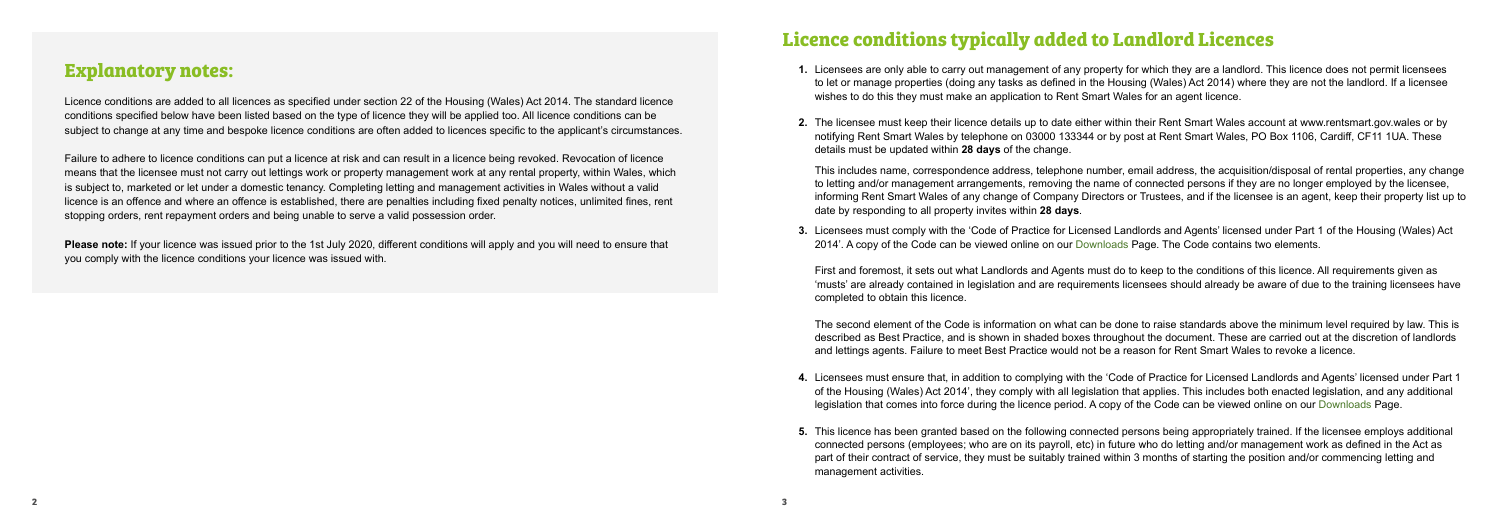Appropriate training is either:

- 1. **'First time' licence training** that has been completed within 12 months prior to this licence's issue date, or on or after this licence's issue date or;
- 2. **'Relicensing' training**, where the 'first time' licence training has previously been completed. The 'Relicensing' training must have been completed within 12 months prior to this licence's issue date, or on or after this licence's issue date.
- 3. **CPD** This is an option for connected persons who have previously completed approved 'first time' licence training (which may not meet the date parameters in 1 or 2 above). This can be valid CPD training to the minimum number of points for the licence type, completed within the last 5 years.

Further information on the training required for each licence type can be found **[here](https://www.rentsmart.gov.wales/en/courses/)**.

The licensee must ensure that there is always an appropriately trained Director/ Lead Trustee who is also a principal user connected to the licence.

- **6.** Licensees may only appoint an unlicensed person to be the main point of contact and make any decisions relating to their rented properties for an unplanned event out of the licensee's control, such as a medical emergency, and for a maximum duration of **4 weeks** per calendar year.
- **7.** The licensee must ensure that robust management arrangements are in place throughout the period of the licence and in particular ensure that suitably qualified contractors competent in their area of expertise are available to deal with emergencies if / when they arise at the property(s). Emergencies include but are not limited to gas / electric, locksmith and general building issues.

Where the robust management arrangements and / or routine visits frequency cannot be fulfilled by the licensee, the licensee must appoint a licensed agent able to demonstrate robust management practices. This condition must be met within **8 weeks** from the date the licence is granted.

The licensee must ensure that the rental property(s) for which they have management responsibilities are visited at appropriate intervals determined by the licensee, taking into account property condition and tenant risks, while protecting the tenant's right to quiet enjoyment, but in any event the minimum routine visit intervals must be:

**Annually** for single dwelling tenancies, and shared houses on a single tenancy, with the first routine visit taking place within the first **2-6 months** of the tenancy.

Every **6 months** for a House in Multiple Occupation (HMO), and shared houses on separate tenancies, with the first routine visit taking place within the first **2-6 months** of the tenancy.

In addition, the licensee must respond to all matters that arise in between routine visits appropriately and in accordance with the licensee's reporting maintenance procedure and where applicable, the licensee's complaints procedures.

Property visits must be documented, signed and dated by the licensee or appropriately trained user connected to this licence. The licensee must retain the documentation for a minimum period of **two years** and provide the information to Rent Smart Wales when requested.

For further guidance about how to schedule, conduct and document routine visits to rental properties please see 'Routine Visit Guidance and Templates' in the Useful Guides and Downloads Section of our website here:

#### **rentsmart.gov.wales/en/resource-library/**

- **8.** The licensee must provide tenants with the information and documents listed below in accordance with the relevant legal requirements or at tenancy commencement. The information can be provided to the tenant either electronically or in hard copy.
- Contact details for the licensee,
- Energy Performance Certificate for the dwelling,
- Gas Safety Record for the dwelling (where there is gas in the property)
- Electrical Safety Certificate (for a House in Multiple Occupation)
- Security Deposit prescribed information
- The licensee's written complaints procedure,
- A copy of the Rent Smart Wales Tenant Guide,
- Details of local waste collection services and collection dates and provide all waste receptacles appropriate to the property, used by the local Council to manage and collect waste and encourage recycling,
- Any relevant user manuals for appliances supplied by the landlord at the rental property.
- **9.** The licensee must manage any complaints from those involved in their business practices in a professional and coherent manner and have a written procedure in place appropriate to the licensee's business model. This should include how to make a complaint, and explain how and when the complaint will be responded to. The licensee will provide a copy of their written complaint handling procedure to Rent Smart Wales on request.
- **10.** The licensee or connected person must not reside at any dwelling where they undertake letting and/or management activities on behalf of the landlord unless the landlord is a direct relative of the licensee. If the licensee's situation changes, the licensee must notify Rent Smart Wales.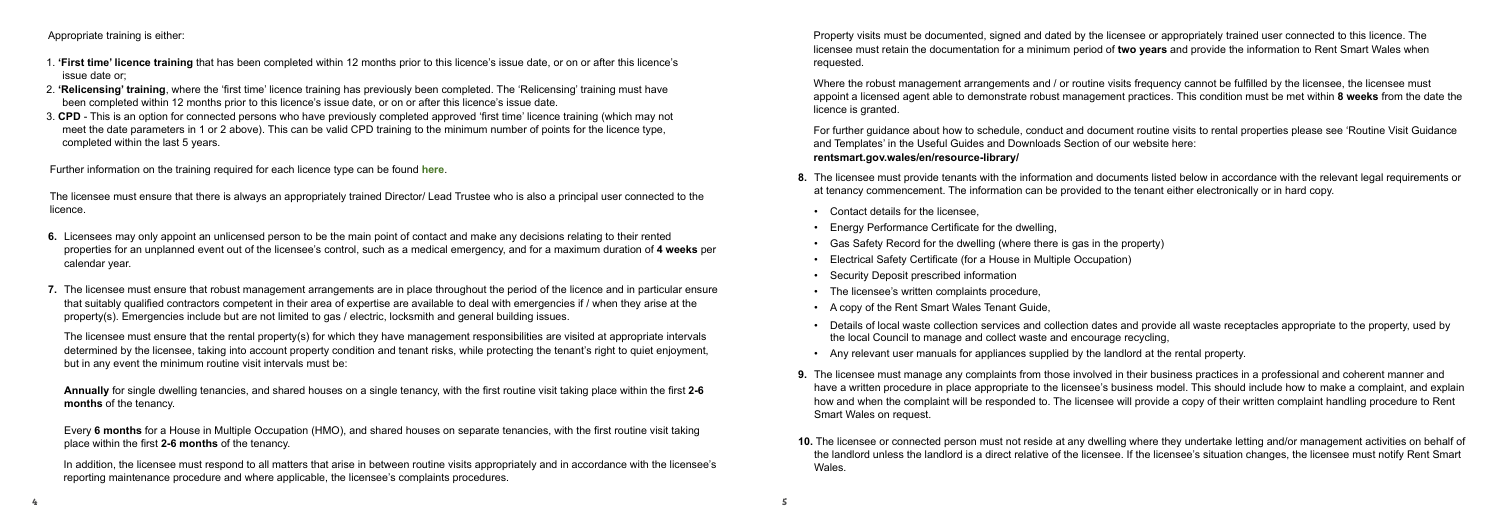A direct relative is defined by Rent Smart Wales to mean a parent, grandparent, child, grandchild, brother, sister, uncle, aunt, nephew, niece or cousin, with any relationship of the half-blood being treated as a relationship of the whole blood. Please see Section 258, Housing Act 2004: legislation.gov.uk/ukpga/2004/34/section/258

- **11.** The Renting Homes (Wales) Act 2016 will be implemented during the term of the licence. The licensee and all connected persons are required to complete Rent Smart Wales approved training on these changes **prior to or within 3 months** of the Act being implemented.
- **12.**This licence has been granted on the condition that the licensee is considered fit and proper. Should this change and the licensee or anyone associated with the licensee is convicted of an offence during the period of the licence the licensee must notify Rent Smart Wales within **14 days** of being convicted. Please note driving offences are exempt.
- **13.**Where Rent Smart Wales has cause for concern in relation to fitness and propriety or breach of licence conditions, the licensee must assist Rent Smart Wales or the Local Authority (acting on behalf of Rent Smart Wales) to secure access to any properties let and/or managed by the licensee in accordance with legal requirements giving at least 24 hours' written notice.
- **14.**The licensee is permitted to use the Rent Smart Wales logo to market themselves. However, this must be used in accordance with the brand guidelines at all times. A copy of the brand guidelines can be viewed online on our [Downloads](https://www.rentsmart.gov.wales/en/resource-library/) page or the licensee can request a copy to be sent.

# **Licence conditions typically added to Agent Licences**

**1.** The licensee must keep their licence details up to date either within their Rent Smart Wales account at www.rentsmart.gov.wales or by notifying Rent Smart Wales by telephone on 03000 133344 or by post at Rent Smart Wales, PO Box 1106, Cardiff, CF11 1UA. These details must be updated within **28 days** of the change.

This includes name, correspondence address, telephone number, email address, the acquisition/disposal of rental properties, any change to letting and/or management arrangements, removing the name of connected persons if they are no longer employed by the licensee, informing Rent Smart Wales of any change of Company Directors or Trustees, and if the licensee is an agent, keep their property list up to date by responding to all property invites within **28 days**.

**2.** Licensees must comply with the 'Code of Practice for Licensed Landlords and Agents' licensed under Part 1 of the Housing (Wales) Act 2014'. A copy of the Code can be viewed online on our Downloads Page. The Code contains two elements.

First and foremost, it sets out what landlords and Agents must do to keep to the conditions of this licence. All requirements given as 'musts' are already contained in legislation and are requirements licensees should already be aware of due to the training licensees have completed to obtain this licence.

The second element of the Code is information on what can be done to raise standards above the minimum level required by law. This is described as Best Practice, and is shown in shaded boxes throughout the document. These are carried out at the discretion of landlords and lettings agents. Failure to meet Best Practice would not be a reason for Rent Smart Wales to revoke a licence.

- **3.** Licensees must ensure that, in addition to complying with the 'Code of Practice for Licensed Landlords and Agents' licensed under Part 1 of the Housing (Wales) Act 2014', they comply with all legislation that applies. This includes both enacted legislation, and any additional legislation that comes into force during the licence period. A copy of the Code can be viewed online on our Downloads Page.
- **4.** This licence has been granted based on the following connected persons being appropriately trained. If the licensee employs additional connected persons (employees; who are on its payroll, etc) in future who do letting and/or management work as defined in the Act as part of their contract of service, they must be suitably trained within 3 months of starting the position and/or commencing letting and management activities.

Appropriate training is either:

1. **'First time' licence training** that has been completed within 12 months prior to this licence's issue date, or on or after this licence's issue date or;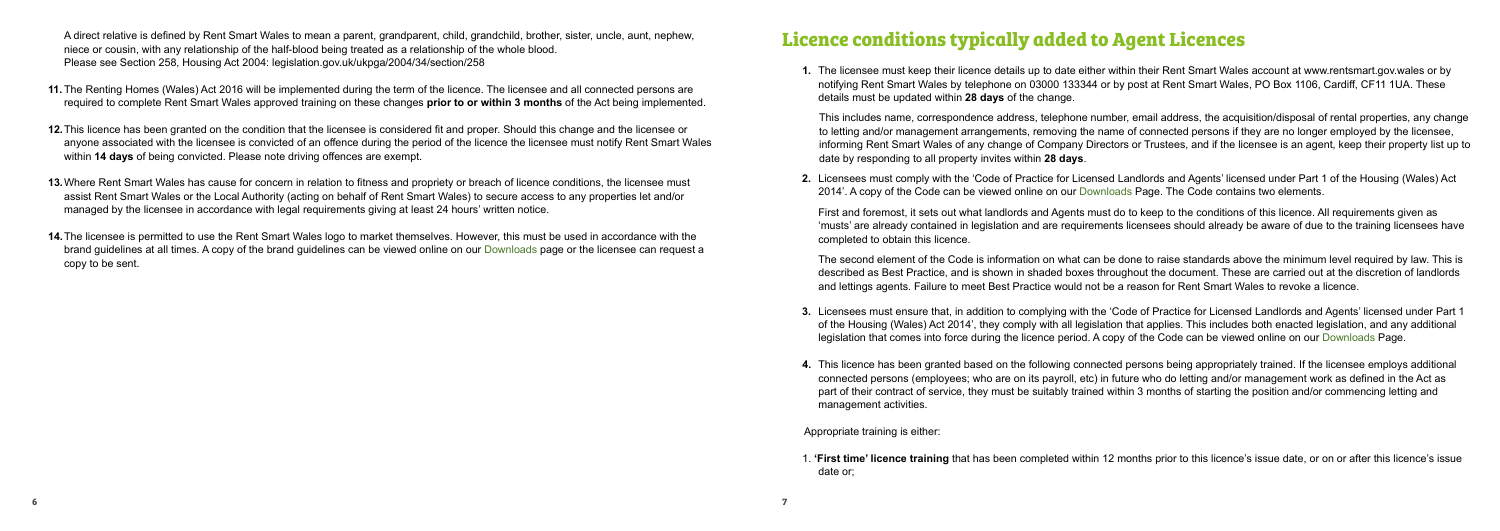- 2. **'Relicensing' training**, where the 'first time' licence training has previously been completed. The 'Relicensing' training must have been completed within 12 months prior to this licence's issue date, or on or after this licence's issue date.
- 3. **CPD** This is an option for connected persons who have previously completed approved 'first time' licence training (which may not meet the date parameters in 1 or 2 above). This can be valid CPD training to the minimum number of points for the licence type, completed within the last 5 years.

The licensee must ensure that there is always an appropriately trained Director/ Lead Trustee who is also a principal user connected to the **licence** 

Further information on the training required for each licence type can be found **[here](https://www.rentsmart.gov.wales/en/courses/)**.

**8.** The licensee must provide up to date details of their landlords and all the rental properties in Wales for which the licensee has letting or management responsibility. This should be completed at least once a year from the date of this licence, and on request from Rent Smart **Wales** 

- **5.** Where a licensee discharges some or all of its responsibilities to a subcontractor, for which a licence would not be required, e.g. rent collection, check out, etc. the licensee must ensure that the subcontractor meets Rent Smart Wales standards for training and compliance within the 'Code of Practice for Licensed Landlords and Agents' and all other relevant licence conditions attached to the licensee's licence. The licensee will be required to provide evidence that these standards are being met upon request.
- **6.** The licensee must have and maintain throughout the period of their licence client money protection, professional indemnity insurance and membership of an independent letting and management redress scheme (as accepted by Rent Smart Wales). The licensee must supply the details of each to Rent Smart Wales within **6 weeks** of the licence being awarded and either annually thereafter, or following each renewal date for each of the business safeguards.
- **7.** Where this licence requires the licensee to provide and maintain the business safeguards of client money protection, professional indemnity insurance and/or membership of a UK Government approved redress scheme, the licensee must display evidence of their current and valid certification.

This evidence must be displayed at all of the premises where the licensee completes letting and/or management activities, on their website and provide it to any person on request.

The details can be uploaded directly using the template provided in the managed properties' section of the Rent Smart Wales Agent account. Alternatively, you can contact Rent Smart Wales on 03000 133344 or by post at Rent Smart Wales, PO Box 1106, Cardiff, CF11 1UA to provide the information.

- **9.** The licensee is required to ensure that client landlords are compliant with the Housing (Wales) Act 2014. Specifically, the licensee must:
	- Ensure any properties managed by the licensee are registered by the landlord. The licensee is required to notify a landlord of the need to register and if the landlord fails to register within **12 weeks** of the agent's agreement to manage the property, the licensee must provide the landlord's name, landlord's correspondence information and the rental property address to Rent Smart Wales.
	- Ensure that landlords clearly understand that they cannot undertake any letting and/or management activities without a licence to do so. Where an unlicensed landlord undertakes letting and/or management activities, the licensee must report this to Rent Smart Wales within **14 days** of receiving the information.

The notifications should be made directly to Rent Smart Wales by telephone, email or post.

The letting and management activities that landlords must be licensed to undertake are specified in the Housing (Wales) Act 2014, Sections 6 and 7. The information can also be found here: www.rentsmart.gov.wales/en/licensing/

**10.**The licensee must ensure that robust management arrangements are in place throughout the period of the licence and in particular ensure that suitably qualified contractors competent in their area of expertise are available to deal with emergencies if / when they arise at the property(s). Emergencies include but are not limited to gas / electric, locksmith and general building issues.

The licensee must ensure that the rental property(s) for which they have management responsibilities are visited at appropriate intervals determined by the licensee, taking into account property condition and tenant risks, while protecting the tenant's right to quiet enjoyment, but in any event the minimum routine visit intervals must be:

**Annually** for single dwelling tenancies, and shared houses on a single tenancy, with the first routine visit taking place within the first **2-6 months** of the tenancy.

Every **6 months** for a House in Multiple Occupation (HMO), and shared houses on separate tenancies, with the first routine visit taking place within the first **2-6 months** of the tenancy.

In addition, the licensee must respond to all matters that arise in between routine visits appropriately and in accordance with the licensee's reporting maintenance procedure and where applicable, the licensee's complaints procedures.

Property visits must be documented, signed and dated by the licensee or appropriately trained user connected to this licence. The licensee must retain the documentation for a minimum period of **two years** and provide the information to Rent Smart Wales when requested.